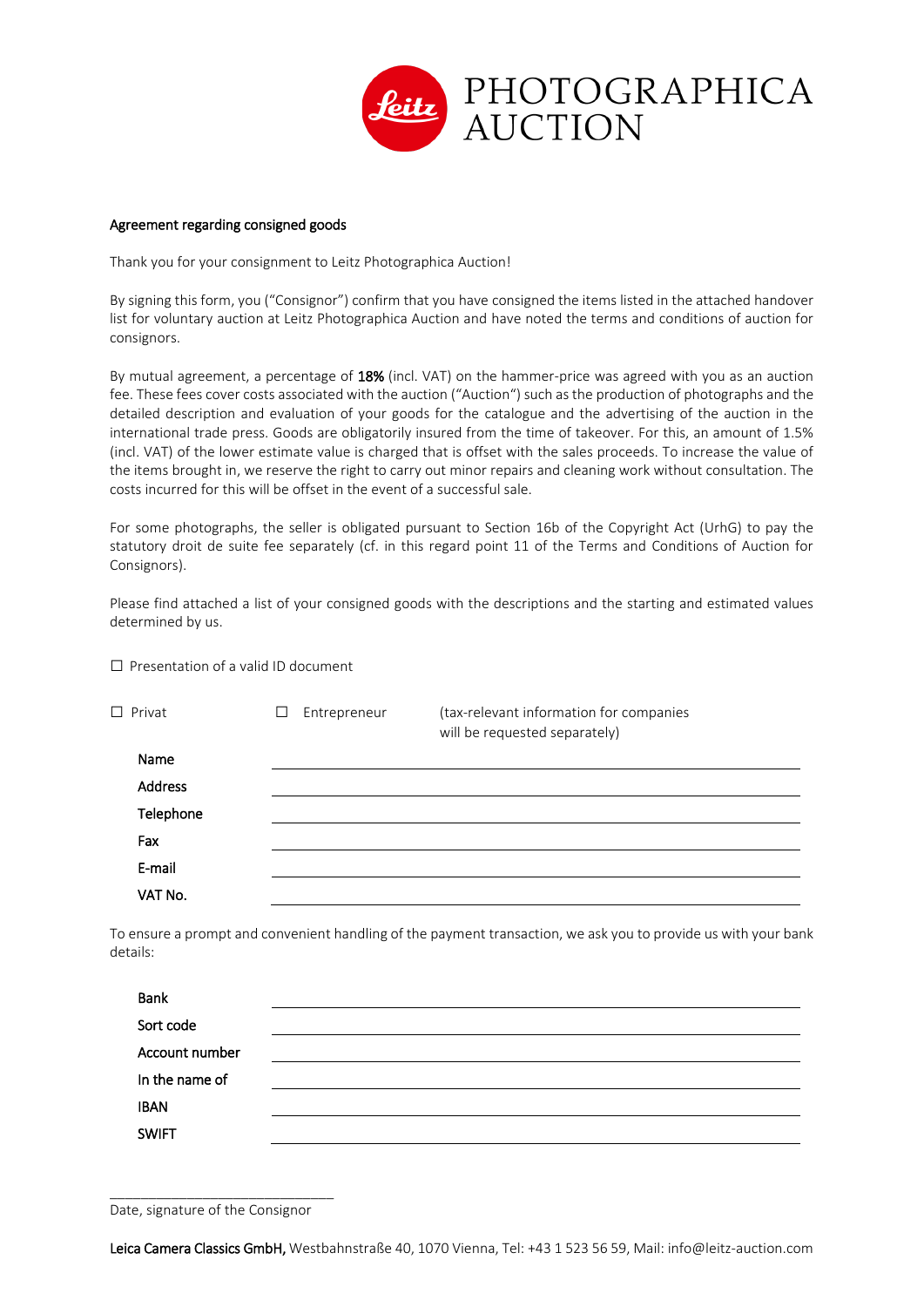## Terms and conditions of auction for consignors at Leica Camera Classics GmbH (hereinafter referred to as "Leitz Photographica Auction")

Status: 10.04.2019

1) The auction is public and voluntary and will be carried out pursuant to the provisions of Section 158 of the Trade Code (Austria) and according to these Terms and Conditions of Auction. The auction is done in our own name for third-party account (commission transaction). Unless this conflicts with mandatory national or European provisions, the parties agree Vienna, Austria, as the place of performance and place of jurisdiction. In the relationship to foreign consignors who do not have their place of residence in Austria but instead in another Member State of the European Union, Austrian law is decisive unless this conflicts with mandatory national or European provisions.

2) With his/her signature, the Consignor confirms that his/her personal details (name, address) are correct. He/she also confirms that he/she is the unrestricted and lawful owner – or a party authorised by the owner to dispose over the sale – of the goods brought in and there are no rights of third parties to the goods.

3) Items will only be accepted by Leitz Photographica Auction for auction if they are deemed to be unencumbered pursuant to the existing legal situation. If the items should e.g. be part of a bankruptcy or insolvency state, or if they should be import goods for which duty has not been paid, the auction house must be informed of this.

4) In the case of consignments from the third country, the Consignor authorises and empowers Leitz Photographica Auction to carry out the correct customs handling including payment of the import sales tax. Customs duties, handling and other costs paid, irrespective of whether they are incurred in Austria or in another country (place of auction) will be charged to the Consignor. The costs incurred will be deducted when settling the sales revenues.

5) The agreed conditions and the personal data of each consignor will be treated as strictly confidential by Leitz Photographica Auction and as a general rule not forwarded to others. If, however, a credible claim should be filed by a third party to a consigned goods and it not be possible to otherwise clarify the ownership circumstances, the auction house is entitled to disclose the name and address of the consignor.

6) If goods intended for auction are sent in by mail or by courier with carriage unpaid to Leitz Photographica Auction, the auction house takes over these fees free of expenses until the final statement with the Consignor. The costs incurred will be deducted when settling the sales proceeds. If an item is not auctioned, the amount is to be settled by the Consignor when the item is taken back.

7) The estimate and specialist determination of the items are done by experts of Leitz Photographica Auction. The starting and estimate prices listed in the catalogue are determined by the auction house. The Contributor receives a list with the descriptions and the starting and estimate values determined by Leitz Photographica Auction for the items brought in by him/her.

8) The Consignor declares his/her agreement that Photographica Auction can carry out cleaning and minor maintenance work on the lots brought in. Up to an amount of 10% of the lower estimate value or a maximum amount of EUR 300.00, this can be done without consultation with the Consignor. The costs for these tasks will be deducted on settlement of the sales proceeds. If a lot is not auctioned, the costs are to be settled by the Consignor on return of the lot.

9) The Consignor is liable towards Leitz Photographica Auction and the Vendor for defects in the consigned goods, in particular with regard to their assurances, material, description of content and information relating to age.